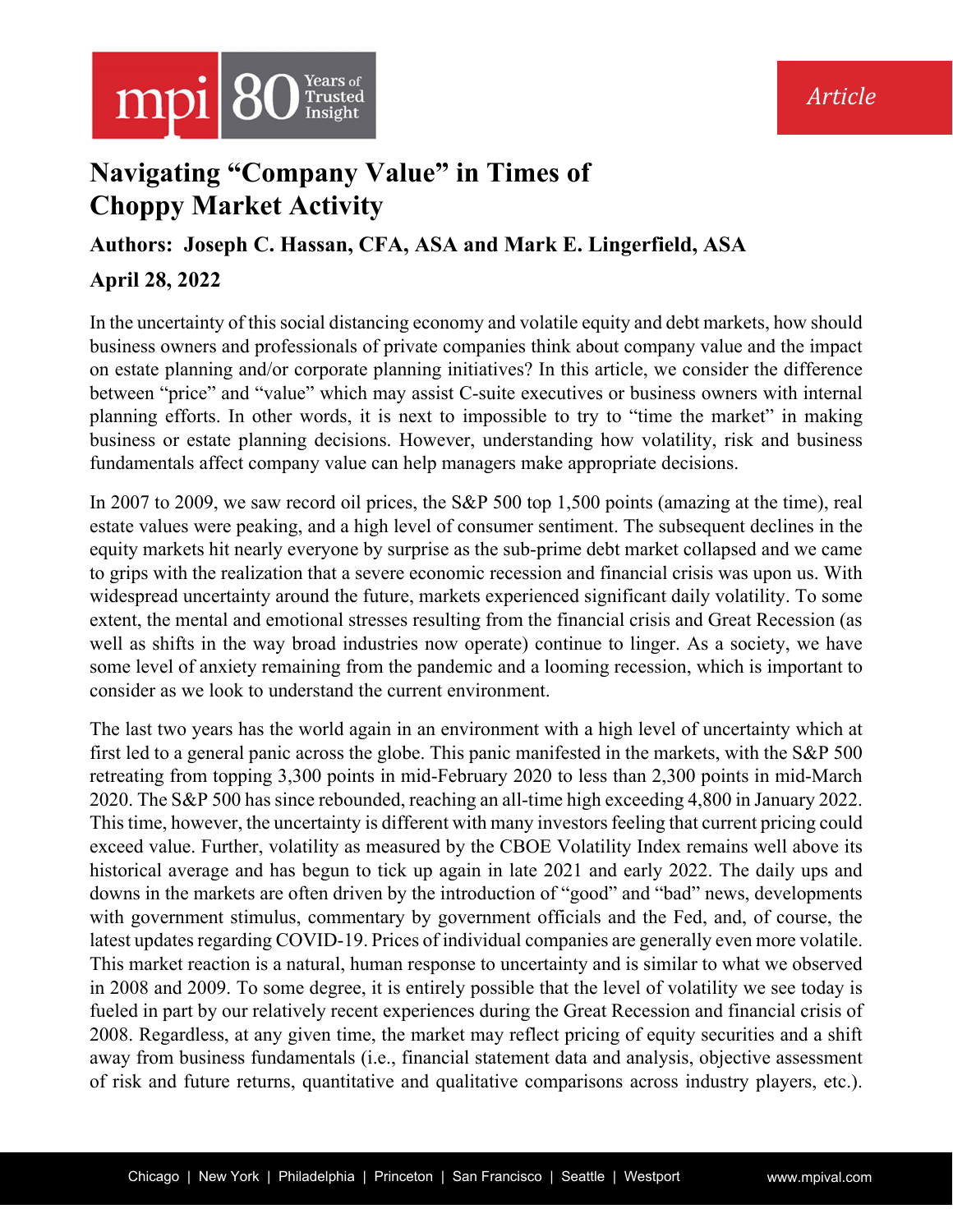

Without a doubt, company fundamentals have become much more uncertain since we do not know the extent of the economic impact caused by social distancing and the recent closures of many businesses.

This brings us to the point of how value is ultimately derived, which is an assessment of risk and return. In other words, the value of an investment is measured first by the return that the investor expects to receive whether via a future cash flow stream, future capital appreciation, or its expected utility. The second half of the equation is an assessment of the risk in achieving that return (which is typically measured by looking data deriving from the public markets). The higher the risk, the lower the value and vice versa. The idea of value is not always consistent with how companies are priced, particularly in times of crisis.

The concept of price vs. value can be analogized to a raft vs. a submarine in stormy waters. A raft, floating on the surface of the water, is at the mercy of the choppiness of the water and can be equated to current pricing behavior in the public markets. The massive swings that occur in equity prices (for example, volatility that coincides with the release of new information as the investing community searches desperately for some level of certainty) may not be indicative of a company's true value. On the other hand, value can be equated to the submarine, which, sitting beneath the surface of the water, will rise and fall as the currents change but will not necessarily see the same choppy movement as compared to the raft.

The concepts above are not intended to suggest that the values of businesses are immune to market volatility or the economic impacts of current events, but rather to convey that true value will generally not exhibit the same level of volatility from one day to the next. In a business valuation, the impact of factors such as COVID-19 and economic uncertainty can be measured (at least to some degree) via quantitative adjustments to expected future cash flows. Store closures, changes in demand and pricing for products or services, increasing operating costs, investment in additional equipment, and the like can be measured with some level of objectivity as a cash flow adjustment. These types of adjustments tend to remove some subjectivity in assessing business risk and the ability for a company to achieve expected cash flow returns. In this way, the value of an investment may fluctuate based on the fundamentals of the business. Short-term external conditions may be offset by the ability of a company to persevere in the long-term, which provides relative stability in value from one year to the next. Additional subjective considerations that may not be determinable from a cash flow perspective, but certainly impact business risk, may include broad changes in investor sentiment toward specific industries, changes in merger and acquisition activity in the markets, and potential changes in government regulation and incentives. The point is that a proper valuation will quantify as much as possible within the expected cash flows of a business to reduce the "guesswork" inherent to assessing future risk. This is what moves an analysis away from providing a price and back to value.

For business owners who may be thinking that the bottom is falling out from under their organization's value, or perhaps those who are concerned about volatility in pricing, it may be helpful to take a step back and think objectively about what drives value. Pricing in the markets,